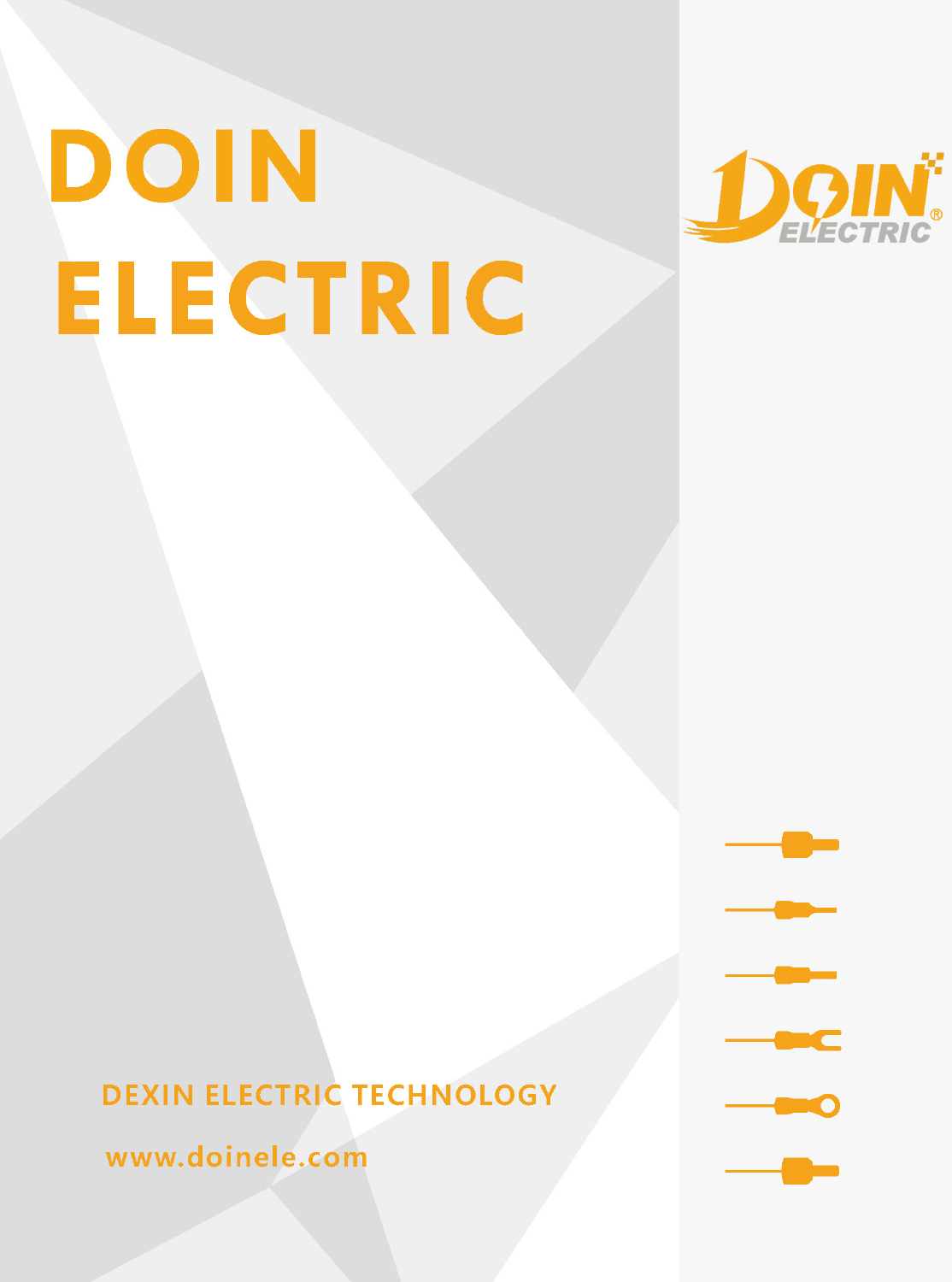## Non-insulated







|                                         |                                  |                         |            |            | H٠   |                | Ħ.   |
|-----------------------------------------|----------------------------------|-------------------------|------------|------------|------|----------------|------|
| <b>Ring terminals</b>                   |                                  |                         |            |            |      |                |      |
|                                         |                                  |                         |            |            |      |                |      |
| <b>Avai</b><br>ple range                |                                  | Item No.                | An sricam  |            |      | Imensions (mm) |      |
|                                         |                                  |                         |            | d2         | W    | F              | L    |
|                                         | M <sub>3</sub>                   | RNB1.25-3.2             | #4<br>#6   | 3.2        | 5.5  | 5.00           | 12.5 |
| Cross-section: 0.75-1.5mm <sup>2</sup>  | M3.5                             | RNB1.25-3.7S            | #6         | 3.7        |      |                |      |
|                                         | M3.5                             | RNB1.25-3.7M            |            | 3.7        | 6.6  | 6.3            | 14.4 |
| A.W.G.: 22~16                           | M3.5                             | RNB1.25-3.7L            | #6         | 3.7        | 8.0  | 7.0            | 15.8 |
| $Imax=19A$                              | M <sub>4</sub>                   | RNB1.25-4S              | #8         | 4.3        | 6.6  | 6.3            | 14.4 |
| Surface handling: Tin / 3µ              | M4                               | RNB1.25-4L              | #8         | 4.3        | 8.0  | 7.0            | 15.8 |
| <b>Annealing: Yes</b>                   | M <sub>5</sub><br>M <sub>5</sub> | RNB1.25-5               | #10<br>#10 | 5.3<br>5.3 | 11.6 | 11.0           | 21.8 |
|                                         | M <sub>6</sub>                   | RNB1.25-5L<br>RNB1.25-6 | 1/4"       | 6.4        |      |                |      |
|                                         | M8                               | RNB1.25-8               | 5/16"      | 8.4        | 11.6 | 11.0           | 21.8 |
|                                         | M8                               | RNB1.25-8L              | 5/16"      | 8.5        |      |                |      |
|                                         | M10                              | RNB1.25-10              | 3/8"       | 10.5       | 13.6 | 13.9           | 25.5 |
|                                         | M12                              | RNB1.25-12              | 1/2"       | 13.0       | 19.2 | 16.0           | 30.4 |
|                                         | M14                              | RNB1.25-14              | 9/16"      | 15.0       |      |                |      |
|                                         | M16                              | RNB1.25-16              | 5/8"       | 17.0       | 27.0 | 21.0           | 39.3 |
| $H=4.8$ d1=1.7 D=3.4 T=0.8              | M20                              | RNB1.25-20              | 3/4"       | 21.0       |      |                |      |
|                                         | M <sub>3</sub>                   | RNB2-3.2S               | #4         | 3.2        | 5.5  | 5.6            | 13.2 |
|                                         | M <sub>3</sub>                   | RNB2-3.2                | #4         | 3.2        |      |                |      |
|                                         | M3.5                             | RNB2-3.7                | #6         | 3.7        | 6.6  | 4.8            | 12.8 |
|                                         | M3.5                             | RNB2-3.7M               | #6         | 3.7        | 6.6  | 6.3            | 14.4 |
|                                         | M3.5                             | <b>RNB2-3.7L</b>        | #6         | 3.7        | 8.5  | 7.40           | 16.5 |
| Cross-section:1.5-2.5mm <sup>2</sup>    | M <sub>4</sub>                   | <b>RNB2-4S</b>          | #8         | 4.3        | 6.6  | 6.3            |      |
| $A.W.G.:16-14$                          | M <sub>4</sub>                   | RNB2-4L                 | #8         | 4.3        |      |                | 14.4 |
| $Imax=27A$                              | M <sub>5</sub>                   | <b>RNB2-5S</b>          | #10        | 5.3        | 8.5  | 7.40           | 16.5 |
| Surface handling: Tin/3µ                | M <sub>5</sub>                   | RNB2-5L                 | #10        | 5.3        | 9.5  | 7.4            | 17.0 |
|                                         | M <sub>6</sub>                   | <b>RNB2-6</b>           | 1/4"       | 6.4        |      |                |      |
| <b>Annealing: Yes</b>                   | M8                               | <b>RNB2-8</b>           | 5/16"      | 8.4        | 12.0 | 11.0           | 21.8 |
|                                         | M8                               | RNB2-8L                 | 5/16"      | 8.5        |      |                |      |
|                                         | M10                              | <b>RNB2-10</b>          | 3/8"       | 10.5       | 13.6 | 13.9           | 25.5 |
|                                         | M12                              | <b>RNB2-12</b>          | 1/2"       | 13.0       | 19.2 | 16.0           | 30.4 |
|                                         | M14                              | <b>RNB2-14</b>          | 9/16"      | 15.0       |      |                |      |
|                                         | M16                              | <b>RNB2-16</b>          | 5/8"       | 17.0       | 27.0 | 21.0           | 39.3 |
| $H=4.8 d1=2.3 D=4.0 T=0.8$              | M20                              | <b>RNB2-20</b>          | 3/4"       | 21.0       |      |                |      |
| Cross-section: 2.5-6mm <sup>2</sup>     | M <sub>4</sub>                   | RNB3.5-4                | #8         | 4.3        |      |                |      |
|                                         | M <sub>5</sub>                   | RNB3.5-5S               | #10        | 5.3        | 8.0  | 8.00           | 18.0 |
| A.W.G.: 14-12                           | M <sub>5</sub>                   | RNB3.5-5L               | #10        | 5.3        |      |                |      |
| $Imax=37A$                              | M6                               | RNB3.5-6                | 1/4"       | 6.4        | 12.0 | 9.4            | 21.4 |
| Surface handling: Tin/3µ                | M <sub>8</sub>                   | RNB3.5-8                | 5/16"      | 8.4        |      |                |      |
| <b>Annealing: Yes</b>                   | M10                              | RNB3.5-10               | 3/8"       | 10.5       | 15.0 | 13.3           | 27.0 |
| $H=6.0 d1=2.9 D=5.0 T=1.0$              | M12                              | RNB3.5-12               | 1/2"       | 13.0       | 19.2 | 16.0           | 31.6 |
|                                         | M <sub>3</sub>                   | RNB5.5-3.2              | #4         | 3.2        |      | 5.8            | 15.5 |
|                                         | M3.5                             | RNB5.5-3.7              | #6         | 3.7        | 7.2  |                |      |
|                                         | M <sub>4</sub>                   | <b>RNB5.5-4S</b>        | #8         | 4.3        |      | 6.1            | 15.7 |
| <b>Cross-section: 6-6mm<sup>2</sup></b> | M <sub>4</sub>                   | RNB5.5-4L               | #8         | 4.3        | 9.5  | 8.30           | 19.0 |
| A.W.G.: 12~10                           | M <sub>5</sub>                   | RNB5.5-5                | #10        | 5.3        | 9.5  | 8.30           | 19.0 |
| $Imax = 68A$                            | M <sub>6</sub>                   | RNB5.5-6                | 1/4"       | 6.4        |      | 10.5           | 22.5 |
| Surface handling: Tin / 3µ              | M <sub>6</sub>                   | RNB5.5-6M               | 1/4"       | 6.4        | 12.0 | 13.0           | 25.0 |
|                                         | M8                               | RNB5.5-8                | 5/16"      | 8.4        |      |                |      |
| <b>Annealing: Yes</b>                   | M <sub>10</sub>                  | RNB5.5-10               | 3/8"       | 10.5       | 15.0 | 13.3           | 27.0 |
|                                         | M12                              | RNB5.5-12               | 1/2"       | 13.0       | 19.2 | 16.0           | 31.6 |
|                                         | M14                              | RNB5.5-14               | 9/16"      | 15.0       |      |                |      |
|                                         | M16                              | RNB5.5-16               | 5/8"       | 17.0       | 32.0 | 25.2           | 47.2 |
| $H=6.0 d1=3.4 D=5.5 T=1.0$              | M20                              | RNB5.5-20               | 3/4"       | 21.0       |      |                |      |
|                                         |                                  |                         |            |            |      |                |      |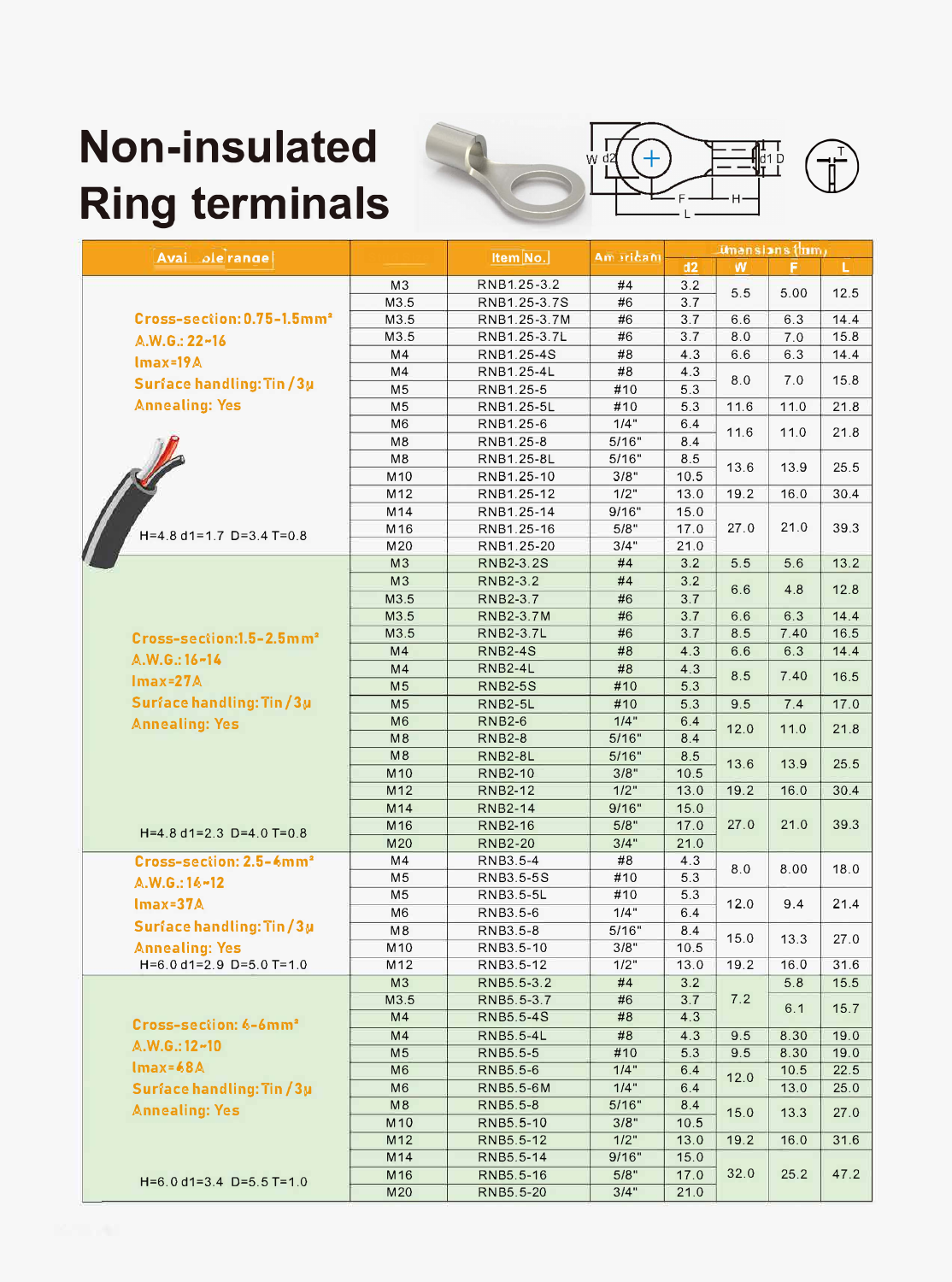





| <b>Available rangel</b>             |                 | Item No.         | <b>American</b> | <b>Dimensions (mm)</b> |      |      |      |
|-------------------------------------|-----------------|------------------|-----------------|------------------------|------|------|------|
|                                     |                 |                  |                 | d2                     | W    | F    |      |
|                                     | M3.5            | RNB8-3.7         | #6              | 3.7                    | 8.0  | 9.3  | 21.5 |
|                                     | M <sub>4</sub>  | <b>RNB8-4S</b>   | #8              | 4.3                    |      |      |      |
| Cross-section: 6-10mm <sup>2</sup>  | M <sub>4</sub>  | RNB8-4L          | #8              | 4.3                    | 12.0 | 9.3  | 23.8 |
| A.W.G.: 8                           | M <sub>5</sub>  | <b>RNB8-5S</b>   | #10             | 5.3                    | 8.8  | 10.5 | 23.8 |
| $Imax=62A$                          | M <sub>5</sub>  | RNB8-5M          | #10             | 5.3                    | 12.0 | 9.3  | 23.8 |
| Surface handling: $\text{Tim}/3\mu$ | M <sub>5</sub>  | <b>RNB8-5L</b>   | #10             | 5.3                    | 15.0 | 13.8 | 29.8 |
| <b>Annealing: Yes</b>               | M <sub>6</sub>  | <b>RNB8-6S</b>   | 1/4"            | 6.4                    | 12.0 | 9.3  | 23.3 |
|                                     | M <sub>6</sub>  | RNB8-6L          | 1/4"            | 6.4                    |      |      |      |
|                                     | M8              | <b>RNB8-8</b>    | 5/16"           | 8.4                    | 15.0 | 13.6 | 29.2 |
|                                     | M <sub>10</sub> | <b>RNB8-10</b>   | 3/8"            | 10.5                   |      |      |      |
|                                     | M <sub>10</sub> | <b>RNB8-10L</b>  | 3/8"            | 10.5                   | 20.0 | 15.0 | 33.5 |
| $H=8.5 d1=4.5 D=7.2 T=1.2$          | M <sub>12</sub> | <b>RNB8-12</b>   | 1/2"            | 13.0                   |      |      |      |
|                                     | M <sub>4</sub>  | <b>RNB14-4</b>   | #8              | 4.3                    |      |      |      |
| Cross-section: 10-16mm <sup>2</sup> | M <sub>5</sub>  | <b>RNB14-5</b>   | #10             | 5.3                    | 12.0 | 13.3 | 29.2 |
| A.W.G.:6                            | M6              | <b>RNB14-6S</b>  | 1/4"            | 6.4                    |      |      |      |
| $Imax=88A$                          | M6              | <b>RNB14-6L</b>  | 1/4"            | 6.4                    |      | 14.2 | 32.5 |
| Surface handling: Tin/3µ            | M8              | <b>RNB14-8</b>   | 5/16"           | 8.4                    | 16.0 |      |      |
| <b>Annealing: Yes</b>               | M <sub>10</sub> | RNB14-10         | 3/8"            | 10.5                   |      |      |      |
|                                     | M <sub>10</sub> | <b>RNB14-10L</b> | 3/8"            | 10.5                   | 22.0 | 19.8 | 41.0 |
|                                     | M <sub>12</sub> | RNB14-12         | 1/2"            | 13.0                   |      |      |      |
|                                     | M14             | <b>RNB14-14</b>  | 9/16"           | 15.0                   | 31.6 | 25.3 | 51.0 |
|                                     | M <sub>16</sub> | <b>RNB14-16</b>  | 5/8"            | 17.0                   | 31.6 | 25.3 | 51.0 |
| $H = 10.5 d1 = 5.8 D = 9.0 T = 1.4$ | M20             | <b>RNB14-20</b>  | 3/4"            | 21.0                   |      |      |      |
|                                     | M <sub>4</sub>  | <b>RNB22-4</b>   | #8              | 4.3                    | 12.2 | 15.1 | 33.2 |
|                                     | M <sub>5</sub>  | <b>RNB22-5S</b>  | #10             | 5.3                    |      |      |      |
| Cross-section: 16-25mm <sup>2</sup> | M <sub>5</sub>  | <b>RNB22-5L</b>  | #10             | 5.3                    | 16.5 | 13.5 | 33.5 |
| A.W.G.: 4                           | M <sub>6</sub>  | <b>RNB22-6S</b>  | 1/4"            | 6.4                    | 12.2 | 15.1 | 33.0 |
| $Imax=115A$                         | M <sub>6</sub>  | <b>RNB22-6L</b>  | 1/4"            | 6.4                    |      | 13.5 | 33.5 |
| Surface handling: Tin/3µ            | M8              | <b>RNB22-8</b>   | 5/16"           | 8.4                    | 16.5 |      |      |
| <b>Annealing: Yes</b>               | M10             | RNB22-10         | 3/8"            | 10.5                   |      |      |      |
|                                     | M10             | RNB22-10L        | 3/8"            | 10.5                   | 17.5 | 16.0 | 36.7 |
|                                     | M12             | RNB22-12         | 1/2"            | 13.0                   | 22.0 | 19.7 | 42.5 |
|                                     | M14             | RNB22-14         | 9/16"           | 15.0                   | 30.0 | 24.2 | 51.0 |
|                                     | M16             | RNB22-16         | 5/8"            | 17.0                   | 30.0 | 24.2 | 51.0 |
| $H = 12 d1 = 8.3 D = 11.5 T = 1.6$  | M20             | RNB22-20         | 3/4"            | 21.0                   |      |      |      |
|                                     | M <sub>5</sub>  | <b>RNB38-5</b>   | #10             | 5.3                    | 15.3 | 17.4 | 39.0 |
|                                     | M <sub>6</sub>  | <b>RNB38-6S</b>  | 1/4"            | 6.4                    |      |      |      |
| Cross-section: 35mm <sup>2</sup>    | M <sub>6</sub>  | <b>RNB38-6L</b>  | 1/4"            | 6.4                    | 22.0 | 17.7 | 42.7 |
| A.W.G.:2                            | M8              | <b>RNB38-8S</b>  | 5/16"           | 8.4                    | 15.3 | 17.4 | 39.0 |
| $Imax=160A$                         | M8              | <b>RNB38-8L</b>  | 5/16"           | 8.4                    | 22.0 | 17.7 | 42.7 |
| Surface handling: Tin / 3µ          | M10             | <b>RNB38-10S</b> | 3/8"            | 10.5                   | 15.3 | 17.4 | 39.0 |
| <b>Annealing: Yes</b>               | M10             | <b>RNB38-10L</b> | 3/8"            | 10.5                   | 22.0 | 17.7 | 42.7 |
|                                     | M12             | RNB38-12         | 1/2"            | 13.0                   |      |      |      |
|                                     | M14             | RNB38-14         | 9/16"           | 15.0                   |      |      |      |
|                                     | M16             | RNB38-16         | 5/8"            | 17.0                   | 30.0 | 23.3 | 52.0 |
| $H = 14 d1 = 9.4 D = 13.3 T = 1.7$  | M20             | RNB38-20         | 3/4"            | 21.0                   |      |      |      |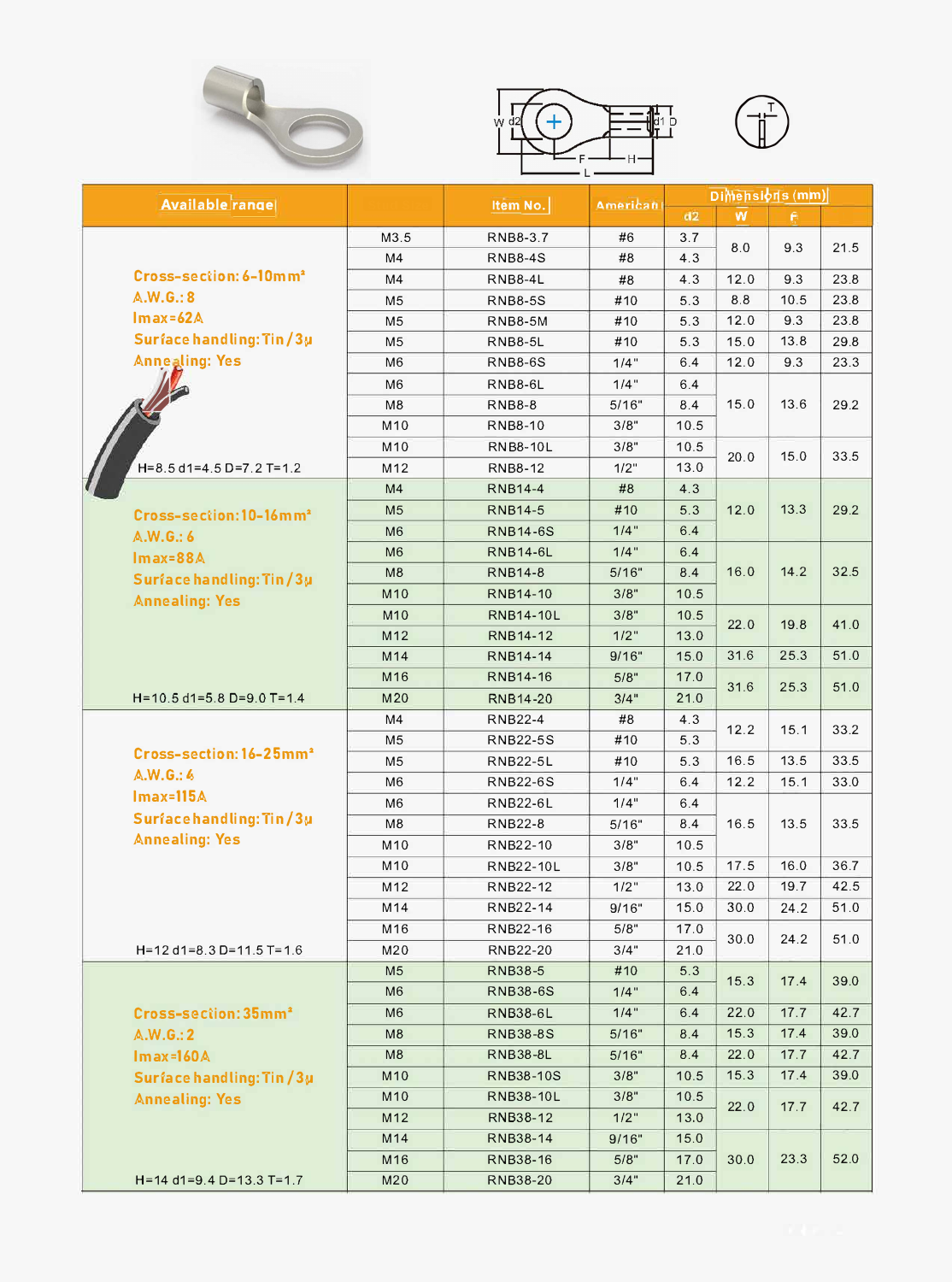





| <b>Available range</b>                                  |                  |                  |          | Dimension (mm) |      |       |        |  |
|---------------------------------------------------------|------------------|------------------|----------|----------------|------|-------|--------|--|
|                                                         | <b>Stud Size</b> | Item No.         | American | d2             | W    |       | $\Box$ |  |
|                                                         | M6               | <b>RNB60-6S</b>  | 1/4"     | 6.4            |      |       |        |  |
|                                                         | M8               | <b>RNB60-8S</b>  | 5/16"    | 8.4            | 16.0 | 17.7  | 43.7   |  |
| <b>Cross-section: 50mm<sup>2</sup></b>                  | M10              | <b>RNB60-10S</b> | 3/8"     | 10.5           |      |       |        |  |
| A.W.G.:1/0<br>$Imax = 215A$<br>Surface handling: Tin/3µ | M12              | RNB60-12S        | 1/2"     | 14.0           | 19.0 | 17.7  | 45.2   |  |
|                                                         | M6               | <b>RNB60-6</b>   | 1/4"     | 6.5            |      |       |        |  |
|                                                         | M <sub>8</sub>   | <b>RNB60-8</b>   | 5/16"    | 8.5            |      |       |        |  |
| <b>Annealing: Yes</b>                                   | M10              | RNB60-10         | 3/8"     | 10.5           | 22.0 | 20.7  | 49.7   |  |
|                                                         | M12              | RNB60-12         | 1/2"     | 13.0           |      |       |        |  |
|                                                         | M14              | RNB60-14         | 9/16"    | 15.0           |      |       |        |  |
|                                                         | M16              | RNB60-16         | 5/8"     | 17.0           |      |       |        |  |
|                                                         | M18              | RNB60-18         | 11/16"   | 19.0           | 32.0 | 23.5  | 57.5   |  |
|                                                         | M20              | RNB60-20         | 3/4"     | 21.0           |      |       |        |  |
| $H = 18 d1 = 11.4 D = 15.4 T = 1.8$                     | M22              | RNB60-22         | 7/8"     | 23.0           |      |       |        |  |
|                                                         | M <sub>6</sub>   | <b>RNB70-6S</b>  | 1/4"     | 6.4            |      |       |        |  |
|                                                         | M8               | <b>RNB70-8S</b>  | 5/16"    | 8.4            | 17.5 | 20.0  | 47.0   |  |
| Cross-section: 70mm <sup>2</sup>                        | M10              | <b>RNB70-10S</b> | 3/8"     | 10.5           |      |       |        |  |
| A.W.G.: 2/0                                             | M12              | <b>RNB70-12S</b> | 1/2"     | 13.0           | 22.0 | 20.0  | 50.0   |  |
| $Imax = 235A$                                           | M <sub>6</sub>   | <b>RNB70-6</b>   | 1/4"     | 6.5            |      |       |        |  |
| Surface handling: Tin/3µ                                | M8               | <b>RNB70-8</b>   | 5/16"    | 8.5            | 24.0 | 20.0  | 50.0   |  |
| <b>Annealing: Yes</b>                                   | M10              | <b>RNB70-10</b>  | 3/8"     | 10.5           |      |       |        |  |
|                                                         | M <sub>12</sub>  | <b>RNB70-12</b>  | 1/2"     | 13.0           |      |       |        |  |
|                                                         | M14              | <b>RNB70-14</b>  | 9/16"    | 15.0           |      |       |        |  |
|                                                         | M16              | <b>RNB70-16</b>  | 5/8"     | 17.0           |      |       |        |  |
|                                                         | M18              | <b>RNB70-18</b>  | 11/16"   | 19.0           | 32.0 | 26.0  | 61.0   |  |
|                                                         | M20              | RNB70-20         | 3/4"     | 21.0           |      |       |        |  |
| $H = 18 d1 = 13.3 D = 17.5 T = 1.9$                     | M22              | RNB70-22         | 7/8"     | 23.0           |      |       |        |  |
|                                                         | M <sub>6</sub>   | <b>RNB80-6</b>   | 1/4"     | 6.4            | 27.0 | 20.7  | 54.2   |  |
| Cross-section: 95mm <sup>2</sup>                        | M8               | <b>RNB80-8</b>   | 5/16"    | 8.4            |      |       |        |  |
| A.W.G.:3/0                                              | M10              | RNB80-10         | 3/8"     | 10.5           |      |       |        |  |
| $Imax = 255A$                                           | M12              | RNB80-12         | 1/2"     | 13.0           |      |       |        |  |
| Surface handling: Tin/3µ                                | M14              | RNB80-14         | 9/16"    | 15.0           |      | 32.0  | 68.0   |  |
| <b>Annealing: Yes</b>                                   | M16              | RNB80-16         | 5/8"     | 17.0           |      |       |        |  |
|                                                         | M18              | RNB80-18         | 11/16"   | 19.0           | 32.0 |       |        |  |
|                                                         | M20              | RNB80-20         | 3/4"     | 21.0           |      |       |        |  |
| $H = 19 d1 = 14.5 D = 19.5 T = 2.2$                     | M22              | RNB80-22         | 7/8"     | 23.0           |      |       |        |  |
|                                                         | M <sub>6</sub>   | RNB100-6         | 1/4"     | 6.4            | 28.5 | 20.40 | 55.6   |  |
| Cross-section: 120mm <sup>2</sup>                       | M8               | RNB100-8         | 5/16"    | 8.4            |      |       |        |  |
| A.W.G.: 6/0                                             | M10              | RNB100-10        | 3/8"     | 10.5           |      |       |        |  |
| $Imax=300A$                                             | M12              | RNB100-12        | 1/2"     | 13.0           |      |       |        |  |
| Surface handling: Tin/3µ                                | M14              | RNB100-14        | 9/16"    | 15.0           |      |       |        |  |
| <b>Annealing: Yes</b>                                   | M16              | RNB100-16        | 5/8"     | 17.0           |      |       |        |  |
|                                                         | M18              | RNB100-18        | 11/16"   | 19.0           | 32.0 | 32.0  | 69.0   |  |
|                                                         | M20              | RNB100-20        | 3/4"     | 21.0           |      |       |        |  |
| H=21 d1=16.4 D=22.1 T=2.5                               | M22              | RNB100-22        | 7/8"     | 23.0           |      |       |        |  |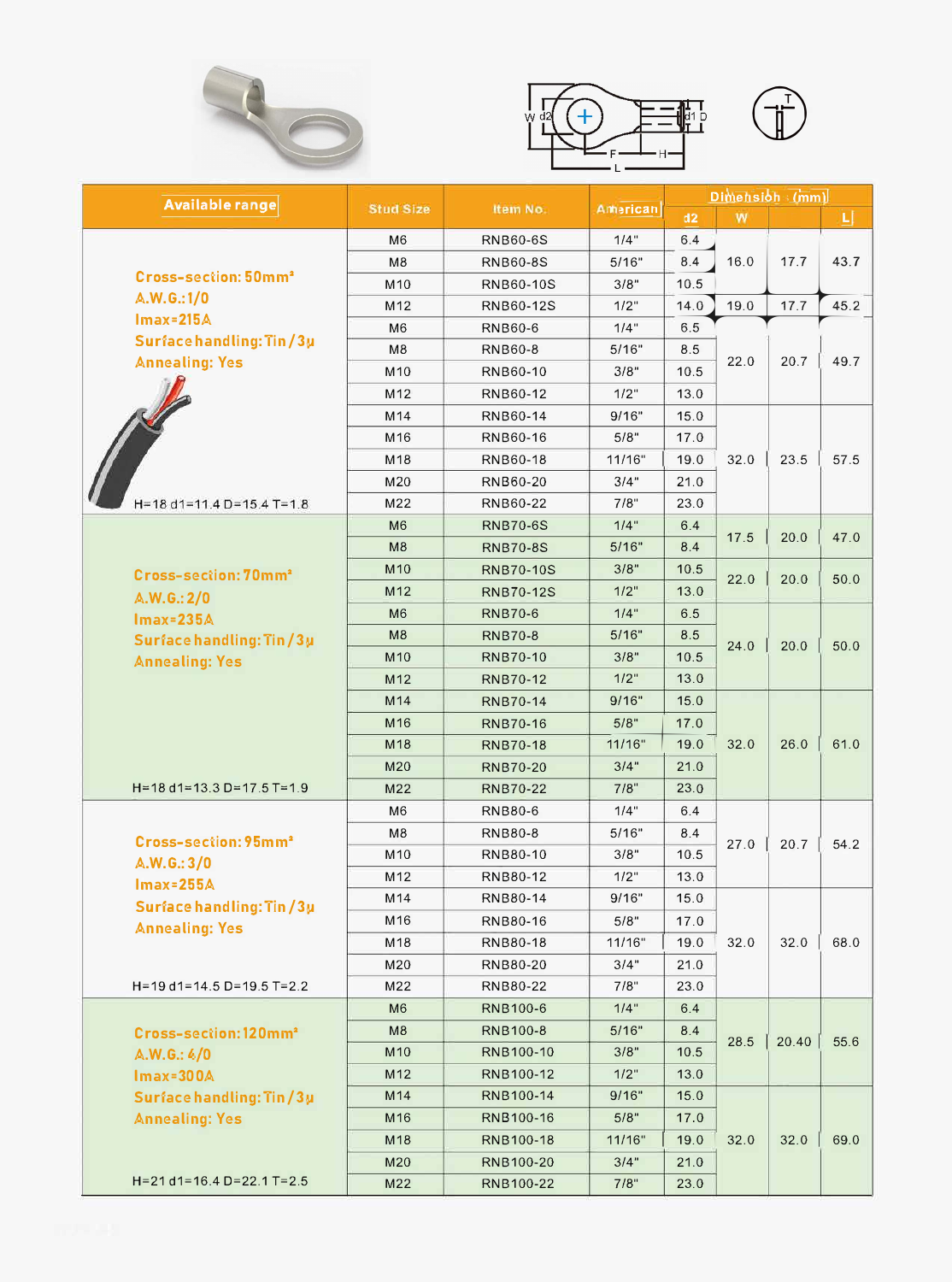





| Available range                     |                  |           |             | Dimensions (mm) |      |       |       |
|-------------------------------------|------------------|-----------|-------------|-----------------|------|-------|-------|
|                                     | <b>Stud Size</b> | Item No.  | American    | d2              | W    | F     | 飞     |
|                                     | M <sub>8</sub>   | RNB125-8  | 5/16"       | 8.5             |      |       |       |
| Cross-section: 125mm <sup>2</sup>   | M10              | RNB125-10 | 3/8"        | 10.5            | 32.0 | 22.0  | 62.0  |
| A.W.G.: 4/0                         | M12              | RNB125-12 | 1/2"        | 13.0            |      |       |       |
| $Imax = 350A$                       | M14              | RNB125-14 | 9/16"       | 15.0            |      |       |       |
| Surface handling: Tin/3µ            | M16              | RNB125-16 | 5/8"        | 17.0            | 32.0 | 32.0  | 72.0  |
| <b>Annealing: Yes</b>               | M20              | RNB125-20 | 3/4"        | 21.0            |      |       |       |
| H=21 d1=17.8 D=24 T=3.0             | M22              | RNB125-22 | 7/8"        | 23.0            |      |       |       |
| Cross-section: 150mm <sup>2</sup>   | M8               | RNB150-8  | 5/16"       | 8.4             |      |       |       |
| A.W.G.: 250/300MCM                  | M10              | RNB150-10 | 3/8"        | 10.5            |      |       |       |
| $Imax = 395A$                       | M12              | RNB150-12 | 1/2"        | 13.0            | 36.0 | 23.0  | 66.0  |
| Surface handling: Tin/3µ            | M14              | RNB150-14 | 9/16"       | 15.0            |      |       |       |
| <b>Annealing: Yes</b>               | M16              | RNB150-16 | 5/8"        | 17.0            |      |       |       |
|                                     | M18              | RNB150-18 | 11/16"      | 19.0            |      |       |       |
|                                     | M20              | RNB150-20 | 3/4"        | 21.0            |      |       |       |
|                                     | M22              | RNB150-22 | 7/8"        | 23.0            | 36.0 | 36.0  | 81.0  |
|                                     | M24              | RNB150-24 | 15/16"      | 25.0            |      |       |       |
| $H = 27 d1 = 19.5 D = 26.6 T = 3.2$ | M27              | RNB150-27 | $\mathbf 1$ | 28.0            |      |       |       |
|                                     | M <sub>8</sub>   | RNB180-8  | 5/16"       | 8.4             |      |       |       |
| Cross-section: 185mm <sup>2</sup>   | M10              | RNB180-10 | 3/8"        | 10.5            |      |       |       |
| A.W.G.: 300/350MCM                  | M12              | RNB180-12 | 1/2"        | 13.0            | 38.5 | 24.50 | 69.0  |
|                                     | M14              | RNB180-14 | 9/16"       | 15.0            |      |       |       |
| $Imax=440A$                         | M16              | RNB180-16 | 5/8"        | 17.0            |      |       |       |
| Surface handling: $\text{Tim}/3\mu$ | M18              | RNB180-18 | 11/16"      | 19.0            |      |       |       |
| <b>Annealing: Yes</b>               | M20              | RNB180-20 | 3/4"        | 21.0            |      |       |       |
|                                     | M22              | RNB180-22 | 7/8"        | 23.0            | 38.5 | 39.0  | 86.6  |
|                                     | M24              | RNB180-24 | 15/16"      | 25.0            |      |       |       |
| H=28.5 d1=21 D=28.6 T=3.5           | M27              | RNB180-27 | 1           | 28.0            |      |       |       |
|                                     | M8               | RNB200-8  | 5/16"       | 8.4             |      |       |       |
| Cross-section: 240mm <sup>2</sup>   | M10              | RNB200-10 | 3/8"        | 10.5            |      |       |       |
| A.W.G.: 400/500MCM                  | M12              | RNB200-12 | 1/2"        | 13.0            | 44.0 | 24.5  | 72.0  |
| $Imax=470A$                         | M14              | RNB200-14 | 9/16"       | 15.0            |      |       |       |
| <b>Surface handling: Tin/3µ</b>     | M16              | RNB200-16 | 5/8"        | 17.0            |      |       |       |
| <b>Annealing: Yes</b>               | M18              | RNB200-18 | 11/16"      | 19.0            |      |       |       |
|                                     | M20              | RNB200-20 | 3/4"        | 21.0            |      |       |       |
|                                     | M22              | RNB200-22 | 7/8"        | 23.0            | 44.0 | 37.5  | 91.0  |
|                                     | M24              | RNB200-24 | 15/16"      | 25.0            |      |       |       |
| $H = 31.5 d1 = 24 D = 32.6 T = 3.9$ | M27              | RNB200-27 | $\mathbf 1$ | 28.0            |      |       |       |
|                                     | M8               | RNB325-8  | 5/16"       | 8.4             |      |       |       |
| Cross-section: 300mm <sup>2</sup>   | M10              | RNB325-10 | 3/8"        | 10.5            |      |       |       |
| A.W.G.: 500/600MCM                  | M12              | RNB325-12 | 1/2"        | 13.0            | 50.5 | 33.5  | 88.0  |
| $Imax=650A$                         | M14              | RNB325-14 | 9/16"       | 15.0            |      |       |       |
| <b>Surface handling: Tin/3µ</b>     | M16              | RNB325-16 | 5/8"        | 17.0            |      |       |       |
|                                     | M18              | RNB325-18 | 11/16"      | 19.0            |      |       |       |
| <b>Annealing: Yes</b>               | M20              | RNB325-20 | 3/4"        | 21.0            |      |       |       |
|                                     | M22              | RNB325-22 | 7/8"        | 23.0            | 50.5 | 45.0  | 105.7 |
|                                     | M24              | RNB325-24 | 15/16"      | 25.0            |      |       |       |
| H=35.5 d1=28 D=37.1 T=4.2           | M27              | RNB325-27 | 1           | 28.0            |      |       |       |